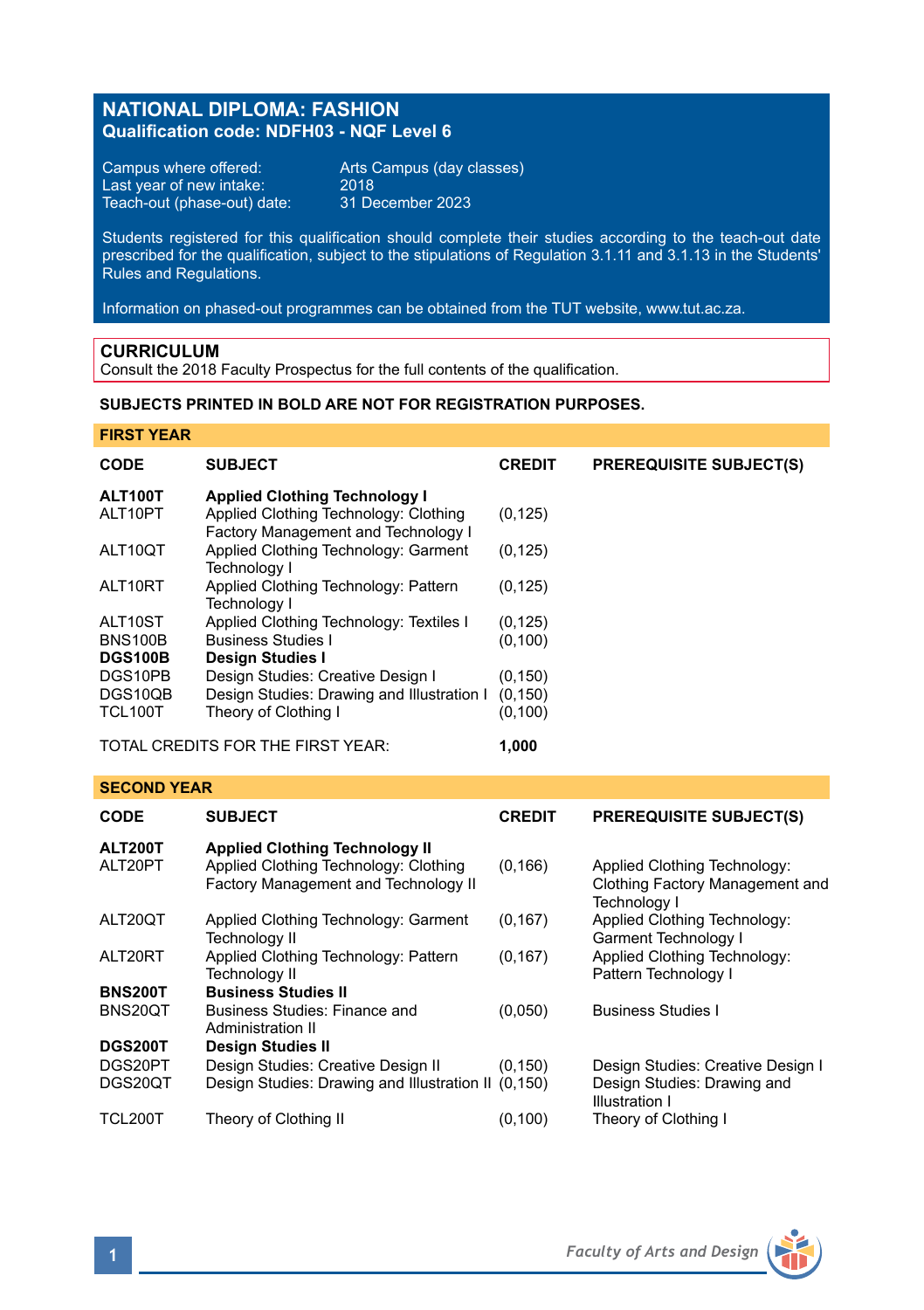## **FIRST SEMESTER**

| <b>BNS200T</b><br>BNS20XT                   | <b>Business Studies II</b><br><b>Business Studies: Computer Studies IIA</b> | (0.025) | <b>Business Studies I</b> |  |
|---------------------------------------------|-----------------------------------------------------------------------------|---------|---------------------------|--|
| <b>SECOND SEMESTER</b>                      |                                                                             |         |                           |  |
| <b>BNS200T</b><br>BNS20YT                   | <b>Business Studies II</b><br><b>Business Studies: Computer Studies IIB</b> | (0.025) | <b>Business Studies I</b> |  |
| TOTAL CREDITS FOR THE SECOND YEAR:<br>1.000 |                                                                             |         |                           |  |

| THIRD YEAR                        |                                                                                |               |                                                                                  |  |
|-----------------------------------|--------------------------------------------------------------------------------|---------------|----------------------------------------------------------------------------------|--|
| <b>CODE</b>                       | <b>SUBJECT</b>                                                                 | <b>CREDIT</b> | <b>PREREQUISITE SUBJECT(S)</b>                                                   |  |
| ALT300T                           | <b>Applied Clothing Technology III</b>                                         |               |                                                                                  |  |
| ALT30PT                           | Applied Clothing Technology: Clothing<br>Factory Management and Technology III | (0, 166)      | Applied Clothing Technology:<br>Clothing Factory Management and<br>Technology II |  |
| ALT30QT                           | Applied Clothing Technology: Garment<br><b>Technology III</b>                  | (0, 167)      | Applied Clothing Technology:<br>Garment Technology II                            |  |
| ALT30RT                           | Applied Clothing Technology: Pattern<br><b>Technology III</b>                  | (0, 167)      | Applied Clothing Technology:<br>Pattern Technology II                            |  |
| <b>BNS300T</b>                    | <b>Business Studies III</b>                                                    | (0, 100)      | <b>Business Studies II</b>                                                       |  |
| <b>DGS300T</b>                    | <b>Design Studies III</b>                                                      |               |                                                                                  |  |
| DGS30PT                           | Design Studies: Creative Design III                                            | (0, 150)      | Design Studies: Creative Design II                                               |  |
| DGS30QT                           | Design Studies: Drawing and<br>Illustration III                                | (0, 150)      | Design Studies: Drawing and<br>Illustration II                                   |  |
| TCL300T                           | Theory of Clothing III                                                         | (0, 100)      | Theory of Clothing II                                                            |  |
| TOTAL CREDITS FOR THE THIRD YEAR: |                                                                                | 1,000         |                                                                                  |  |
|                                   | TOTAL CREDITS FOR THE QUALIFICATION:                                           | 3,000         |                                                                                  |  |

# **SUBJECT INFORMATION (OVERVIEW OF SYLLABUS)**

The syllabus content is subject to change to accommodate industry changes. Please note that a more detailed syllabus is available at the department or in the study guide that is applicable to a particular subject. At time of publication, the syllabus content was defined as follows:

### **A**

### **APPLIED CLOTHING TECHNOLOGY: CLOTHING FACTORY MANAGEMENT 1 X 3-HOUR PAPER AND TECHNOLOGY I (ALT10PT)**

### *(Subject custodian: Department of Design Studies)*

A study and understanding of garment manufacturing processes and clothing factory equipment. Different types of machines, their uses and maintenance. The basic principles underlying organisation in the clothing industry. (Total tuition time: ± 60 contact hours)

### **APPLIED CLOTHING TECHNOLOGY: CLOTHING FACTORY MANAGEMENT 1 X 3-HOUR PAPER AND TECHNOLOGY II (ALT20PT)**

## *(Subject custodian: Department of Design Studies)*

An introduction to the clothing industry's supply and manufacturing pipeline, including suppliers of raw material, cutting and production room and the concept of quality in production. (Total tuition time: ± 84 contact hours)

### **APPLIED CLOTHING TECHNOLOGY: CLOTHING FACTORY MANAGEMENT 1 X 3-HOUR PAPER AND TECHNOLOGY III (ALT30PT)**

### *(Subject custodian: Department of Design Studies)*

An in-depth study of the design room and apparel merchandising. (Total tuition time: ± 72 contact hours)

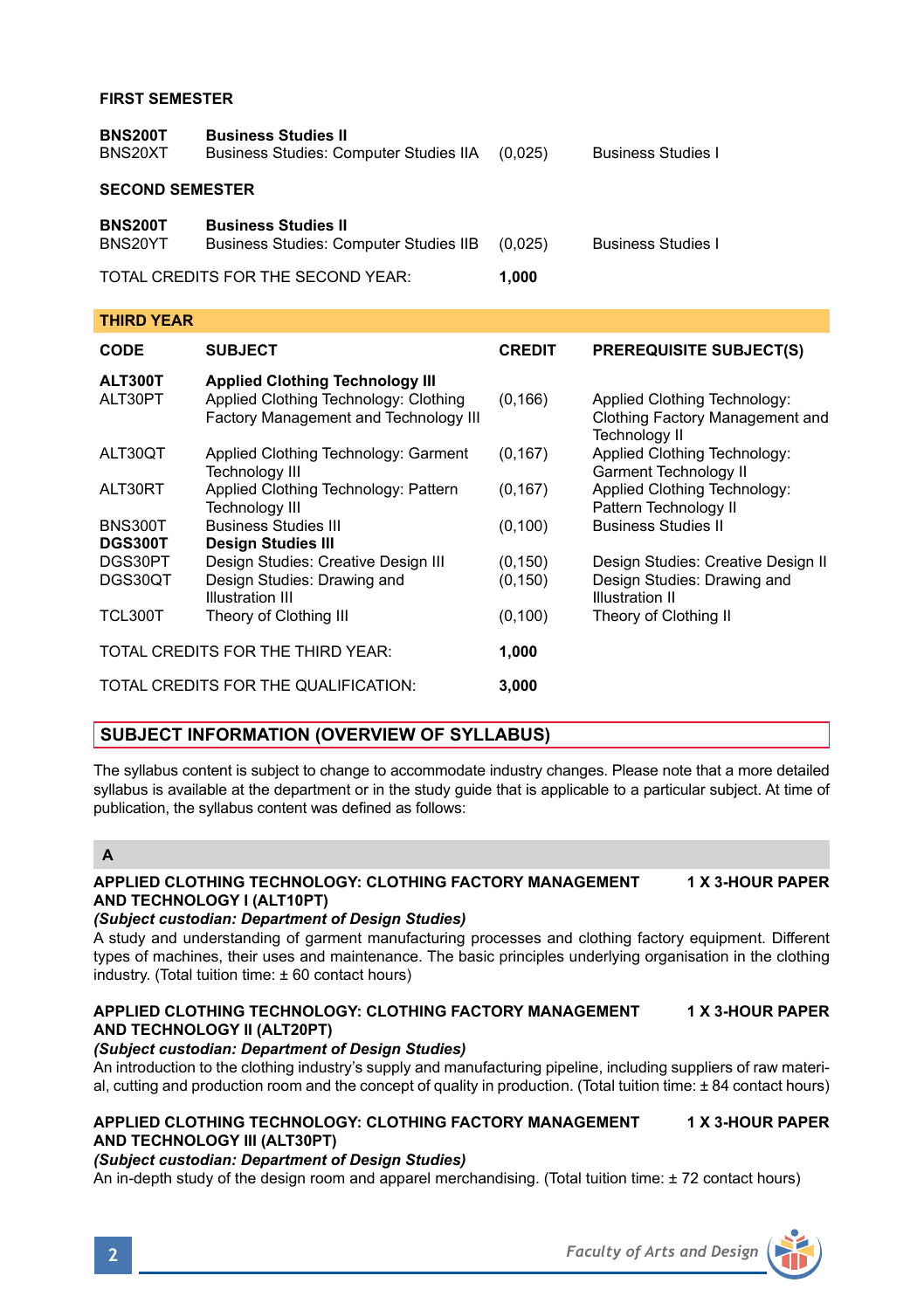# **APPLIED CLOTHING TECHNOLOGY: GARMENT PRACTICAL EVALUATION TECHNOLOGY I (ALT10QT)**

### *(Subject custodian: Department of Design Studies)*

Students are equipped with thorough knowledge of the processes used in the construction of clothing. An introduction to the choice of fabrics, trimmings and the layout of fabric. Making up of men's, women's and children's garments, including cutting, pressing, fusing and production methods. (Total tuition time: ± 72 contact hours)

# **APPLIED CLOTHING TECHNOLOGY: GARMENT PRACTICAL EVALUATION TECHNOLOGY II (ALT20QT)**

# *(Subject custodian: Department of Design Studies)*

Students are equipped with thorough knowledge of the processes used in the construction of clothing, including special-purpose machines and difficult fabrics. Making up of men's and women's garments, including cutting, pressing, fusing, production methods and costing. (Total tuition time: ± 84 contact hours)

### **APPLIED CLOTHING TECHNOLOGY: GARMENT PRACTICAL EVALUATION TECHNOLOGY III (ALT30QT)**

## *(Subject custodian: Department of Design Studies)*

Students are equipped with thorough knowledge of the processes used in tailoring and advanced clothing construction. (Total tuition time: ± 84 contact hours)

# **APPLIED CLOTHING TECHNOLOGY: PATTERN PRACTICAL EVALUATION**

# **TECHNOLOGY I (ALT10RT)**

*(Subject custodian: Department of Design Studies)*

Construction of basic men's, women's and children's blocks, style adaptations required for making garment patterns and creating master patterns. (Total tuition time: ± 60 contact hours)

# **APPLIED CLOTHING TECHNOLOGY: PATTERN PRACTICAL EVALUATION**

# **TECHNOLOGY II (ALT20RT)**

# *(Subject custodian: Department of Design Studies)*

Style analysis and modification of patterns for woven and knit fabrics. A study of manual and computer grading techniques. (Total tuition time: ± 108 contact hours)

# **APPLIED CLOTHING TECHNOLOGY: PATTERN PRACTICAL EVALUATION TECHNOLOGY III (ALT30RT)**

### *(Subject custodian: Department of Design Studies)*

Style analysis and modification of patterns for tailored garments. Pattern manipulation for intricate styling, covering all age groups. Continuation of manual and computer grading techniques. (Total tuition time: ± 84 contact hours)

### **APPLIED CLOTHING TECHNOLOGY: TEXTILES I (ALT10ST) PRACTICAL EVALUATION** *(Subject custodian: Department of Design Studies)*

A study of raw materials and methods used in the manufacturing of fabrics and their qualities and uses. A study of fibres, yarns, fabrics and finishes. (Total tuition time: ± 60 contact hours)

# **B**

# **BUSINESS STUDIES I (BNS100B) PRACTICAL EVALUATION**

# *(Subject custodian: Department of Design Studies)*

Theoretical studies relevant to business management in the clothing industry, including communication and human resource management. (Total tuition time: ± 48 contact hours)

### **BUSINESS STUDIES III (BNS300T) PRACTICAL EVALUATION**

*(Subject custodian: Department of Marketing, Supply Chain and Sport Management)* Theoretical studies relevant to business management and marketing in the clothing industry. (Total tuition time: ± 48 contact hours)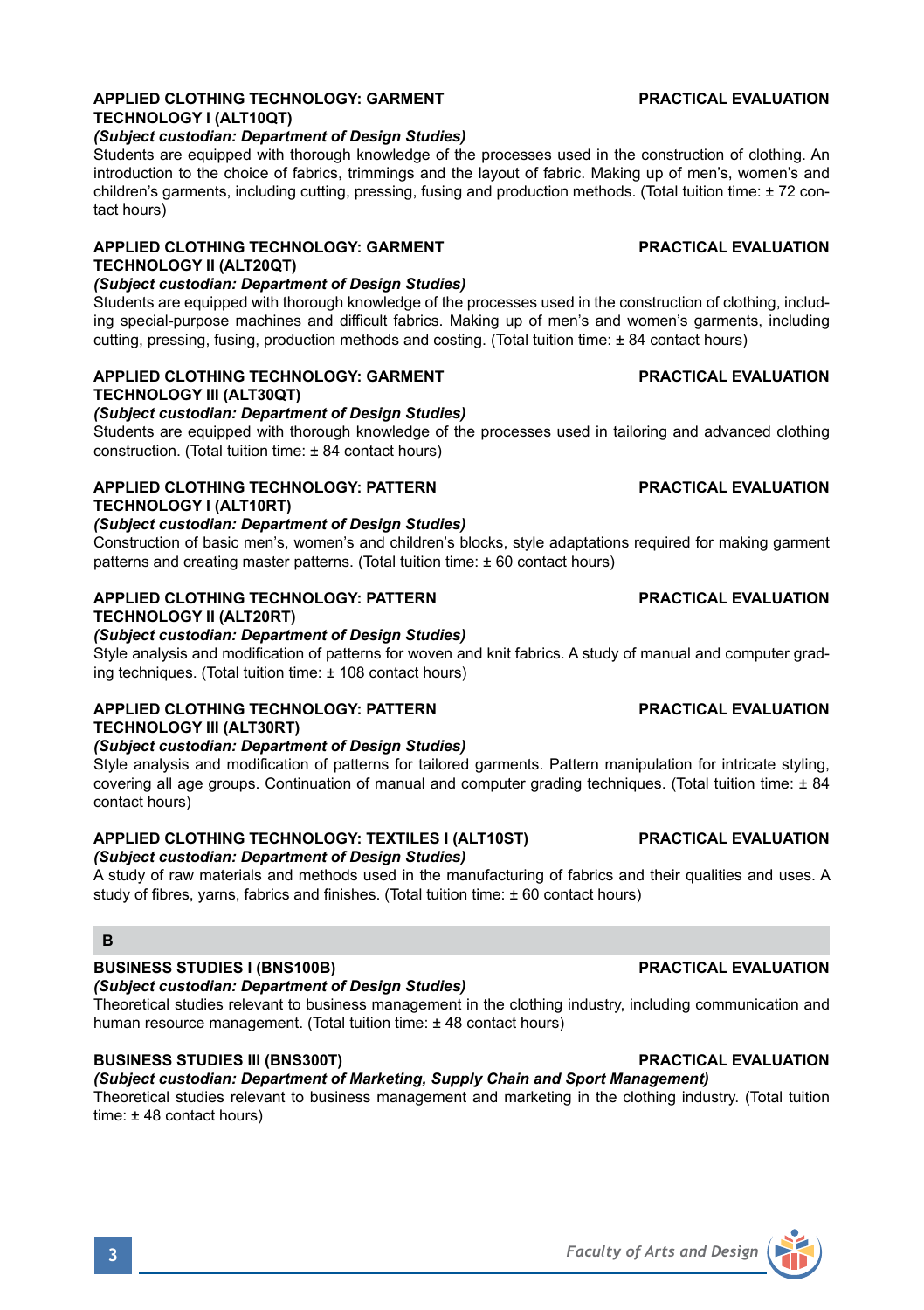# **BUSINESS STUDIES: COMPUTER STUDIES IIA (BNS20XT) CONTINUOUS ASSESSMENT** *(Subject custodian: Department of Design Studies)*

Students have to acquire theory, practical skills and knowledge. Theoretical knowledge offered is on personal computer basics, managing computer contents, display devices, internet privacy and security, connectors and adapters, network basics, multimedia devices, processors and memory, data storage devices, network security overview and safety. Practical skills to be obtained are operating system XP and application software, Microsoft Office Suite 2007, which includes Microsoft Word, Microsoft Excel and MS PowerPoint. (Total tuition time: ± 24 contact hours)

### **BUSINESS STUDIES: COMPUTER STUDIES IIB (BNS20YT) CONTINUOUS ASSESSMENT** *(Subject custodian: Department of Design Studies)*

Students have to acquire skills as end users in MS Office applications as well as theoretical knowledge due to the IT-orientated society of today. (Total tuition time: ± 24 contact hours)

### **BUSINESS STUDIES: FINANCE AND ADMINISTRATION II (BNS20QT) PRACTICAL EVALUATION** *(Subject custodian: Department of Design Studies)*

An insight into business management and administration which will equip students with the skills to apply cost accounting, control concepts and practices in the clothing industry. (Total tuition time: ± 48 contact hours)

### **D**

## **DESIGN STUDIES: CREATIVE DESIGN I (DGS10PB) PRACTICAL EVALUATION** *(Subject custodian: Department of Design Studies)*

A study of the basic principles of creative clothing design. An introduction to the clothing retail structures and their relation to design and manufacture. Developing and understanding style. Designing and developing coherent clothing ranges for various markets. Technical drawings for children's, women's and men's wear. (Total tuition time: ± 60 contact hours)

# **DESIGN STUDIES: CREATIVE DESIGN II (DGS20PT) PRACTICAL EVALUATION**

*(Subject custodian: Department of Design Studies)*

A study of the principles of creative clothing design. Clothing retail structures and their relation to design and manufacture. Developing and understanding style. Designing and developing coherent clothing ranges for various markets. Technical drawings for children's, women's and men's wear. (Total tuition time: ± 96 contact hours)

### **DESIGN STUDIES: CREATIVE DESIGN III (DGS30PT) PRACTICAL EVALUATION** *(Subject custodian: Department of Design Studies)*

Design specialisation and developing individual design projects. Design portfolio and experiential training at an approved clothing-related design studio or manufacturer. (Total tuition time: ± 72 contact hours)

## **DESIGN STUDIES: DRAWING AND ILLUSTRATION I (DGS10QB) PRACTICAL EVALUATION** *(Subject custodian: Department of Design Studies)*

Developing drawing skills with the emphasis on accurate observation and understanding of the human body regarding proportional and anatomical structure in relation to fabrics and garments. A study of composition and layout, chromatic and textural combinations, the competent handling of various media and techniques. Creating fashion presentation boards that attract, inform and sell an idea or garment. (Total tuition time:  $\pm 72$ contact hours)

### **DESIGN STUDIES: DRAWING AND ILLUSTRATION II (DGS20QT) PRACTICAL EVALUATION** *(Subject custodian: Department of Design Studies)*

Continuing the development of drawing skills, with the emphasis on accurate observation and understanding of the human body regarding proportional and anatomical structure in relation to fabrics and garments. Creating fashion presentation boards that attract, inform and sell an idea or garment. Developing an individual style of drawing. (Total tuition time: ± 72 contact hours)

### **DESIGN STUDIES: DRAWING AND ILLUSTRATION III (DGS30QT) PRACTICAL EVALUATION** *(Subject custodian: Department of Design Studies)*

Continuing the development of drawing skills with the emphasis on accurate observation and understanding of the human body regarding proportional and anatomical structure in relation to fabrics and garments. Emphasis is placed on presentation skills and developing a personal and spontaneous style of drawing. (Total tuition time: ± 72 contact hours)